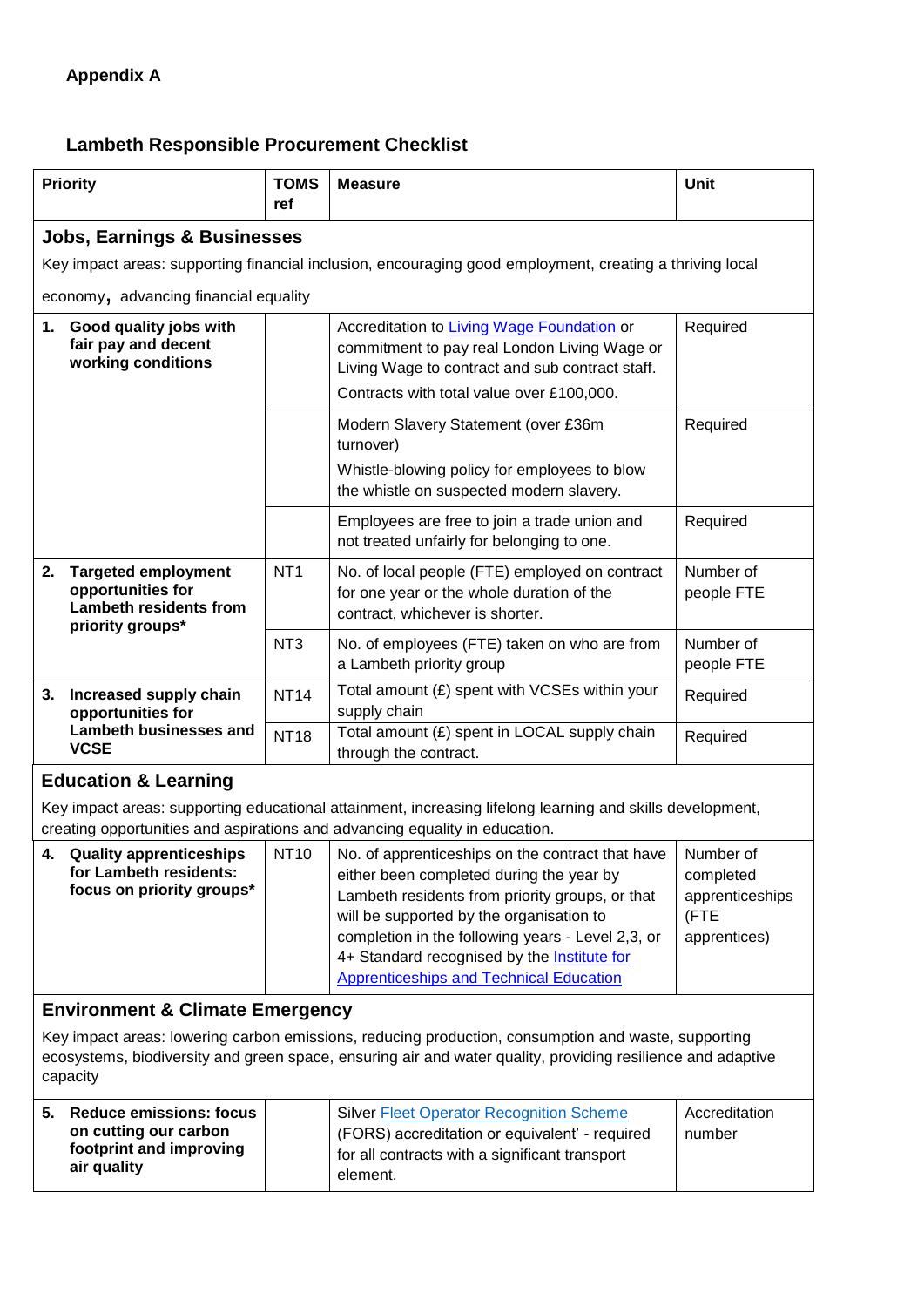|    |                                                                                                                                     | Contractors required to report on CO2<br>emissions released in delivery of the Council's<br>contracts                                              | Tonnes CO <sub>2</sub> e                                                                                                         |
|----|-------------------------------------------------------------------------------------------------------------------------------------|----------------------------------------------------------------------------------------------------------------------------------------------------|----------------------------------------------------------------------------------------------------------------------------------|
|    |                                                                                                                                     | Contractors required to report on steps taken to<br>reduce CO2 emissions in delivery of the<br>Council's contracts, and emissions reductions       | Tonnes of CO <sub>2e</sub><br>and measures<br>introduced to<br>reduce CO <sub>2</sub> e                                          |
|    |                                                                                                                                     | Percentage of a contractor's fleet used for the<br>contract that are zero emission vehicles                                                        | Percentage                                                                                                                       |
| 6. | <b>Reduce consumption of</b><br>materials, reuse<br>materials, repair and<br>recycle: focus to<br>eliminate single use<br>plastics. | Measures that the contractor uses to reduce<br>waste and increase re-use, recycling and<br>composting of materials                                 | Tonnes of waste<br>produced, and<br>percentages of<br>waste sent for<br>reuse, recycling,<br>composting and<br>residual disposal |
|    |                                                                                                                                     | Detail of single use plastics eliminated.<br>Required for contracts with a food & drink<br>element or goods, materials or equipment<br>deliveries. | <b>Text</b>                                                                                                                      |

## **Health & Wellbeing**

Key impact areas: increasing access to nutritious food, supporting wellbeing, improving mental and physical health, encouraging physical activity, enabling access to support

| 7. | <b>Maximise positive health</b><br>and wellbeing: focus on<br>supporting a healthy<br>workforce and healthier,<br>affordable and more<br>sustainable food and<br>drinks offer | Adoption of London Healthy Workplace Charter<br>or equivalent                                                                    | Certificate<br>number |
|----|-------------------------------------------------------------------------------------------------------------------------------------------------------------------------------|----------------------------------------------------------------------------------------------------------------------------------|-----------------------|
|    |                                                                                                                                                                               | Confirmation that Food & Drink will comply with<br>the Government Buying Standard.                                               | Required              |
|    |                                                                                                                                                                               | Required where there is a food or drink element<br>within the contract such as catering, a café,<br>canteen or vending machines. |                       |

## **Community & Participation**

Key impact areas: tackling the digital divide, improving digital literacy, enabling service user involvement in service design and management

| 8. | <b>Tackle digital exclusion</b><br>by enhancing the digital<br>skills of Lambeth<br>residents and improving<br>connectivity across the<br>borough |             | Initiatives that support equitable access<br>to the digital world and help Lambeth residents<br>to develop the skills needed | Required     |
|----|---------------------------------------------------------------------------------------------------------------------------------------------------|-------------|------------------------------------------------------------------------------------------------------------------------------|--------------|
| 9. | <b>Encourage co-</b><br>production of services to<br>achieve improved<br>outcomes                                                                 |             | Service user engagement and feedback<br>processes are in place and used to shape<br>service delivery                         | Required     |
|    | 10. Investing in Lambeth's<br>local communities                                                                                                   | <b>NT28</b> | Donations or in-kind contributions to local<br>community projects<br>(Including the 'Changing Lives' social value<br>fund)   | £ or in-kind |
|    |                                                                                                                                                   | <b>NT27</b> | No hours volunteering time provided to support<br>local community projects                                                   | Required     |